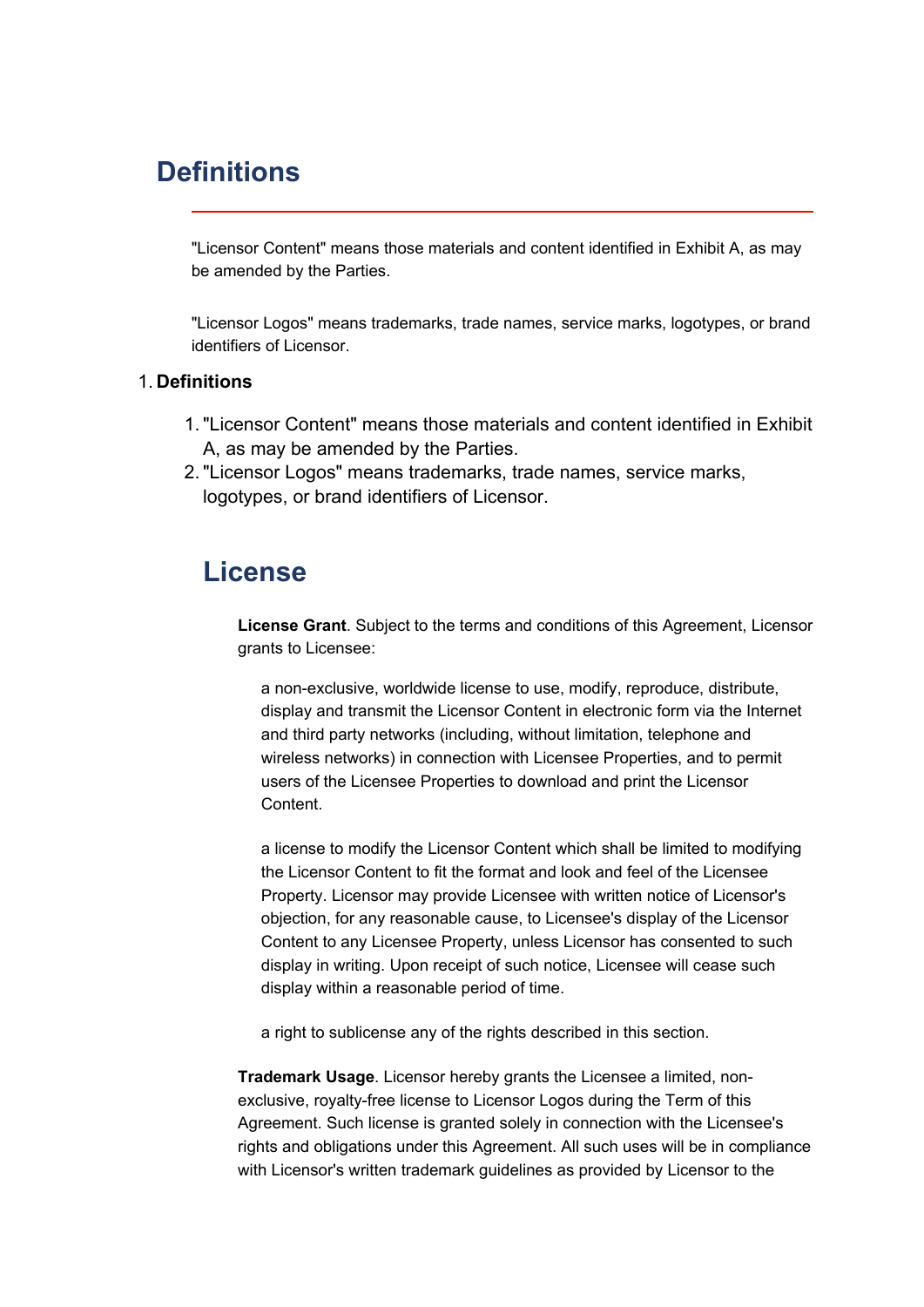Licensee from time to time.

 **License Limitations**. The Licensee agrees that it will not in any way suggest or imply by the use of the Licensor Logos that Licensee is affiliated with, endorsed or sponsored by or created in association with Licensor except as agreed by Licensor. Licensee acknowledges that Licensor owns all right, title and interest and to the Licensor Logos. The Licensee agrees not to do anything inconsistent with such ownership and all uses of the Licensor Logos will inure to the benefit of and on behalf of Licensor.

### 2. **License**

**License Grant**. Subject to the terms and conditions of this Agreement, Licensor grants to Licensee:

<sup>a</sup> non-exclusive, worldwide license to use, modify, reproduce, distribute, display and transmit the Licensor Content in electronic form via the Internet and third party networks (including, without limitation, telephone and wireless networks) in connection with Licensee Properties, and to permit users of the Licensee Properties to download and print the Licensor Content.

<sup>a</sup> license to modify the Licensor Content which shall be limited to modifying the Licensor Content to fit the format and look and feel of the Licensee Property. Licensor may provide Licensee with written notice of Licensor's objection, for any reasonable cause, to Licensee's display of the Licensor Content to any Licensee Property, unless Licensor has consented to such display in writing. Upon receipt of such notice, Licensee will cease such display within <sup>a</sup> reasonable period of time.

<sup>a</sup> right to sublicense any of the rights described in this section.

- 1. **License Grant**. Subject to the terms and conditions of this Agreement, Licensor grants to Licensee:
	- 1. <sup>a</sup> non-exclusive, worldwide license to use, modify, reproduce, distribute, display and transmit the Licensor Content in electronic form via the Internet and third party networks (including, without limitation, telephone and wireless networks) in connection with Licensee Properties, and to permit users of the Licensee Properties to download and print the Licensor Content.
	- 2. <sup>a</sup> license to modify the Licensor Content which shall be limited to modifying the Licensor Content to fit the format and look and feel of the Licensee Property. Licensor may provide Licensee with written notice of Licensor's objection, for any reasonable cause, to Licensee's display of the Licensor Content to any Licensee Property, unless Licensor has consented to such display in writing. Upon receipt of such notice, Licensee will cease such display within <sup>a</sup> reasonable period of time.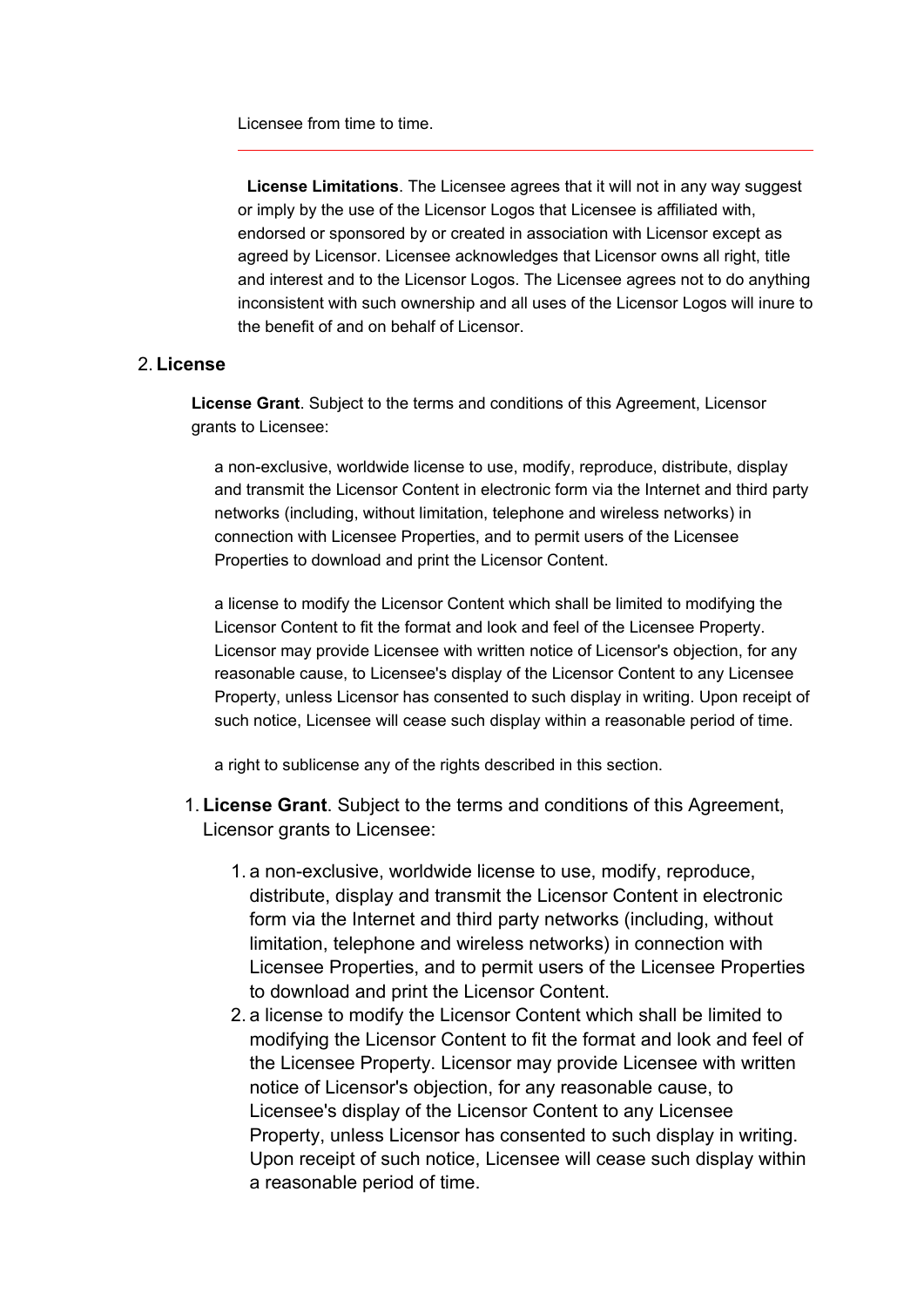3. <sup>a</sup> right to sublicense any of the rights described in this section.

2. **Trademark Usage**. Licensor hereby grants the Licensee <sup>a</sup> limited, nonexclusive, royalty-free license to Licensor Logos during the Term of this Agreement. Such license is granted solely in connection with the Licensee's rights and obligations under this Agreement. All such uses will be in compliance with Licensor's written trademark guidelines as provided by Licensor to the Licensee from time to time.

 **License Limitations**. The Licensee agrees that it will not in any way suggest or imply by the use of the Licensor Logos that Licensee is affiliated with, endorsed or sponsored by or created in association with Licensor except as agreed by Licensor. Licensee acknowledges that Licensor owns all right, title and interest and to the Licensor Logos. The Licensee agrees not to do anything inconsistent with such ownership and all uses of the Licensor Logos will inure to the benefit of and on behalf of Licensor.

## **Content**

#### **Content Ownership**

**By Licensor**. Licensee acknowledges and agrees that:

as between Licensor and Licensee, Licensor owns all right, title and interest in the Licensor Content and the Licensor Logos;

nothing in this Agreement shall confer to Licensee any right of ownership in the Licensor Content or the Licensor Logos; and

Licensee shall not now or in the future contest the validity of the Licensor Logos. No licenses are granted by either party except for those expressly set forth in this Agreement.

**By Licensee**. Licensor acknowledges and agrees that:

as between Licensor and Licensee, Licensee owns all right, title and interest in any Licensee property;

nothing in this Agreement shall confer in Licensor any license or right of ownership in the Licensee property; and

Licensor shall not now or in the future contest the validity of Licensee property. Licensee grants no licenses.

Licensee or its affiliates shall own all derivative works created by Licensee from the Licensor Content, to the extent such is separable from the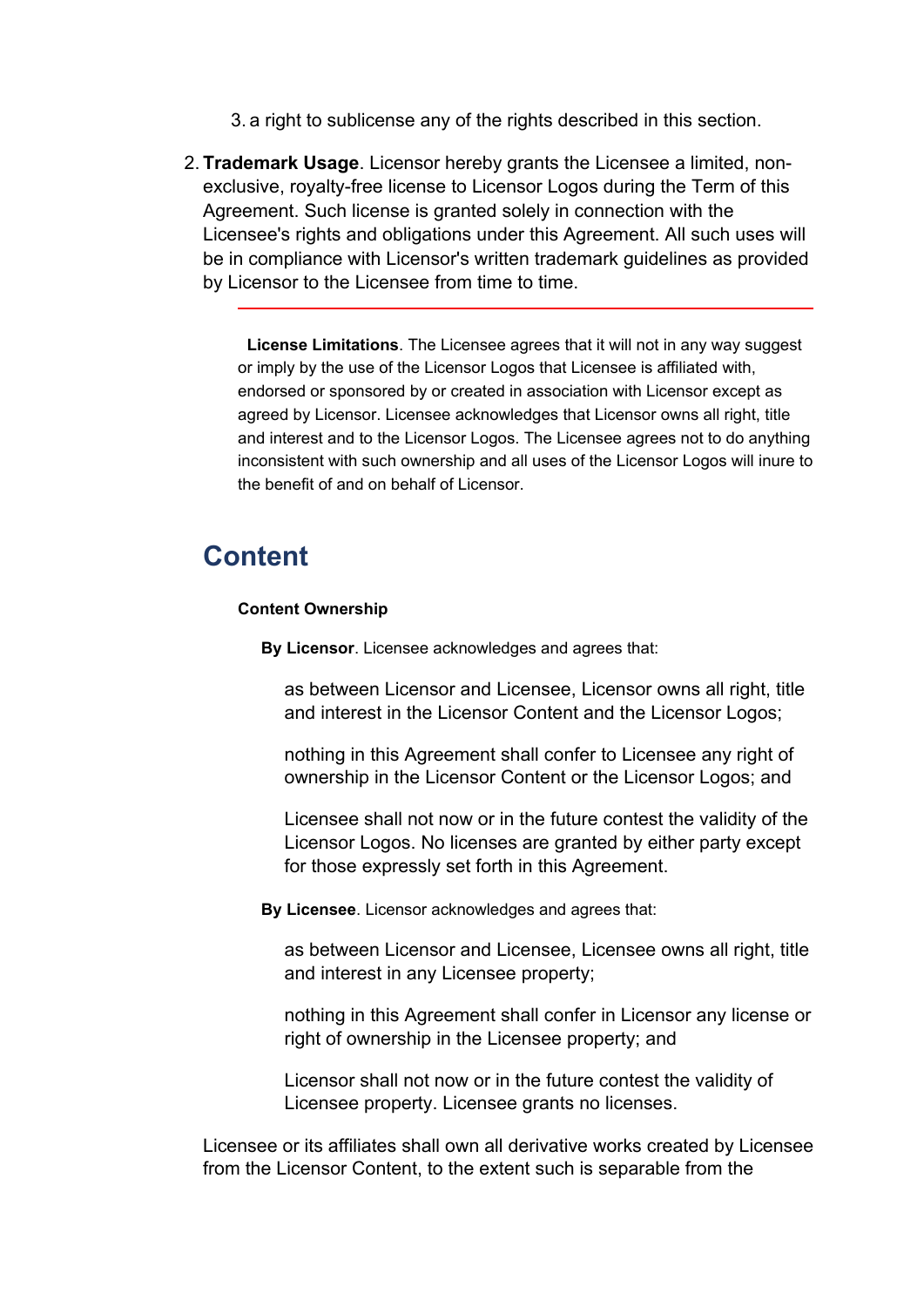Licensor Content.

**Content Delivery**. During the term of this Agreement, Licensor shall deliver updates of the Licensor Content to Licensee in accordance with the Delivery Specifications set forth in Exhibit B. Licensor also shall provide Licensee with reasonable prior notice of any significant enhancements that generally affect the appearance, updating, delivery or other elements of the Licensor Content, and shall make such enhancements available to Licensee upon commercially reasonable terms.

#### **Selection, Format, Design and Updating**

**Content Selection by Licensee**. With respect to the Licensor Content, the Licensee shall have the right to determine, in its reasonable discretion, the Licensor Content it selects to adapt for use on the Licensee's property at any time; provided, however, that the Licensee shall clearly attribute all Licensor Content used on the Licensee properties to Licensor.

**Content Modification by Licensor**. Licensor may modify and update the Licensor Content as such modifications and/or updates are deemed necessary or desirable by Licensor and Licensee shall (to the extent that particular Licensor Content is used by the Licensee) use such Licensor Content as modified or updated.

### 3. **Content**

#### **Content Ownership**

**By Licensor**. Licensee acknowledges and agrees that:

as between Licensor and Licensee, Licensor owns all right, title and interest in the Licensor Content and the Licensor Logos;

nothing in this Agreement shall confer to Licensee any right of ownership in the Licensor Content or the Licensor Logos; and

Licensee shall not now or in the future contest the validity of the Licensor Logos. No licenses are granted by either party except for those expressly set forth in this Agreement.

**By Licensee**. Licensor acknowledges and agrees that:

as between Licensor and Licensee, Licensee owns all right, title and interest in any Licensee property;

nothing in this Agreement shall confer in Licensor any license or right of ownership in the Licensee property; and

Licensor shall not now or in the future contest the validity of Licensee property. Licensee grants no licenses.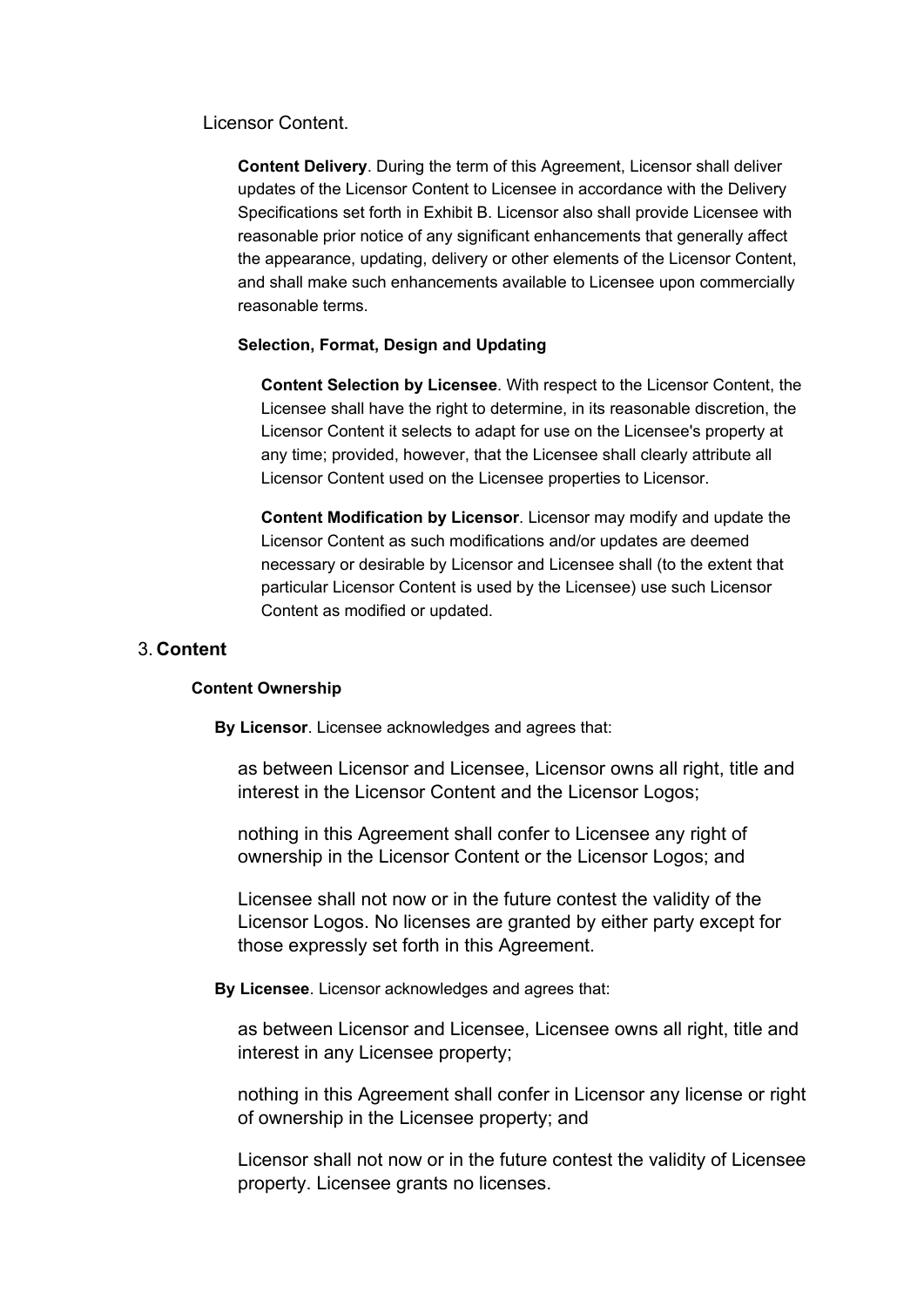Licensee or its affiliates shall own all derivative works created by Licensee from the Licensor Content, to the extent such is separable from the Licensor **Content** 

## 1. **Content Ownership**

**By Licensor**. Licensee acknowledges and agrees that:

as between Licensor and Licensee, Licensor owns all right, title and interest in the Licensor Content and the Licensor Logos;

nothing in this Agreement shall confer to Licensee any right of ownership in the Licensor Content or the Licensor Logos; and

Licensee shall not now or in the future contest the validity of the Licensor Logos. No licenses are granted by either party except for those expressly set forth in this Agreement.

- 1. **By Licensor**. Licensee acknowledges and agrees that:
- 2. as between Licensor and Licensee, Licensor owns all right, title and interest in the Licensor Content and the Licensor Logos;
- 3. nothing in this Agreement shall confer to Licensee any right of ownership in the Licensor Content or the Licensor Logos; and
- 4. Licensee shall not now or in the future contest the validity of the Licensor Logos. No licenses are granted by either party except for those expressly set forth in this Agreement.

**By Licensee**. Licensor acknowledges and agrees that:

as between Licensor and Licensee, Licensee owns all right, title and interest in any Licensee property;

nothing in this Agreement shall confer in Licensor any license or right of ownership in the Licensee property; and

Licensor shall not now or in the future contest the validity of Licensee property. Licensee grants no licenses.

Licensee or its affiliates shall own all derivative works created by Licensee from the Licensor Content, to the extent such is separable from the Licensor Content.

- 1. **By Licensee**. Licensor acknowledges and agrees that:
- 2. as between Licensor and Licensee, Licensee owns all right, title and interest in any Licensee property;
- 3. nothing in this Agreement shall confer in Licensor any license or right of ownership in the Licensee property; and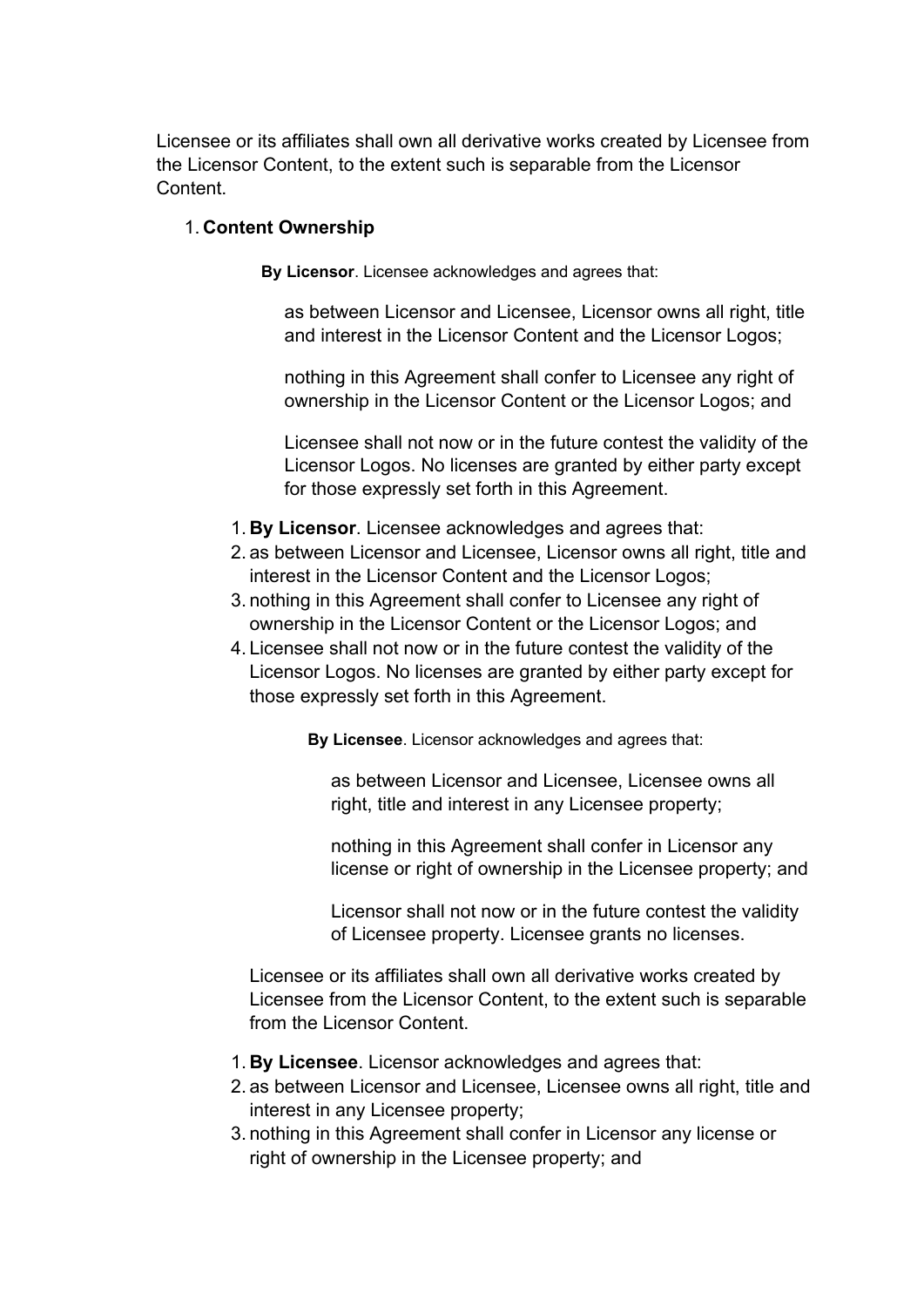Licensor shall not now or in the future contest the validity of Licensee property. Licensee grants no licenses.

Licensee or its affiliates shall own all derivative works created by Licensee from the Licensor Content, to the extent such is separable from the Licensor Content.

- 4. Licensor shall not now or in the future contest the validity of Licensee property. Licensee grants no licenses.
- 1. **Content Delivery**. During the term of this Agreement, Licensor shall deliver updates of the Licensor Content to Licensee in accordance with the Delivery Specifications set forth in Exhibit B. Licensor also shall provide Licensee with reasonable prior notice of any significant enhancements that generally affect the appearance, updating, delivery or other elements of the Licensor Content, and shall make such enhancements available to Licensee upon commercially reasonable terms.

#### **Selection, Format, Design and Updating**

**Content Selection by Licensee**. With respect to the Licensor Content, the Licensee shall have the right to determine, in its reasonable discretion, the Licensor Content it selects to adapt for use on the Licensee's property at any time; provided, however, that the Licensee shall clearly attribute all Licensor Content used on the Licensee properties to Licensor.

**Content Modification by Licensor**. Licensor may modify and update the Licensor Content as such modifications and/or updates are deemed necessary or desirable by Licensor and Licensee shall (to the extent that particular Licensor Content is used by the Licensee) use such Licensor Content as modified or updated.

### 2. **Selection, Format, Design and Updating**

- 1. **Content Selection by Licensee**. With respect to the Licensor Content, the Licensee shall have the right to determine, in its reasonable discretion, the Licensor Content it selects to adapt for use on the Licensee's property at any time; provided, however, that the Licensee shall clearly attribute all Licensor Content used on the Licensee properties to Licensor.
- 2. **Content Modification by Licensor**. Licensor may modify and update the Licensor Content as such modifications and/or updates are deemed necessary or desirable by Licensor and Licensee shall (to the extent that particular Licensor Content is used by the Licensee) use such Licensor Content as modified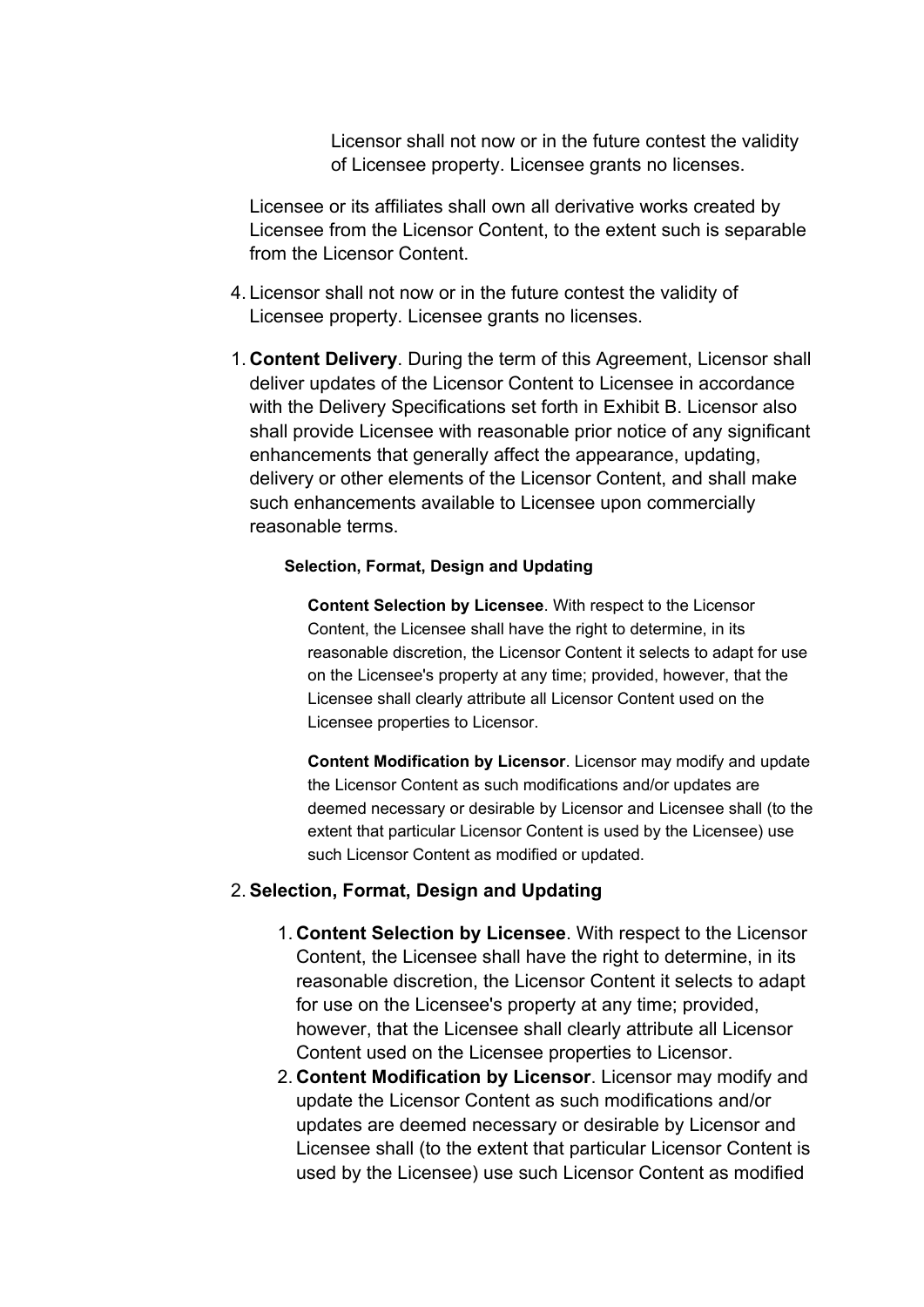or updated.

# **Payment and Reporting**

**Licensee Fees**. In consideration for the rights granted in the Licensor Content, Licensee hereby agreed to pay Licensor the amounts set forth on Exhibit C of this Agreement. All amounts payable shall be due be due thirty days after the receipt of Licensor's invoice.

**Taxes**. Licensee is responsible for paying any and all applicable sales taxes, use taxes, value added taxes, customs and duties imposed by any jurisdiction as <sup>a</sup> result of the Agreement, or use of the Licensor Content.

## 2. **Payment and Reporting**

- 1. **Licensee Fees**. In consideration for the rights granted in the Licensor Content, Licensee hereby agreed to pay Licensor the amounts set forth on Exhibit C of this Agreement. All amounts payable shall be due be due thirty days after the receipt of Licensor's invoice.
- 2. **Taxes**. Licensee is responsible for paying any and all applicable sales taxes, use taxes, value added taxes, customs and duties imposed by any jurisdiction as <sup>a</sup> result of the Agreement, or use of the Licensor Content.

## **Term and Termination**

### **Initial Term and Renewals**

**Initial Term**. This Agreement will be effective for an initial term of twelve months following the first date of public availability of the Licensor Content within <sup>a</sup> Licensee property (the "Initial Term").

**Renewal Term**. After the Initial Term, this Agreement will be automatically renewed for successive additional one-year periods ("Renewal Terms"), unless otherwise terminated by either party by giving notice to the other party not less than sixty days prior to the end of <sup>a</sup> Term. "Term" means the Initial Term and any Renewal Term(s).

**Termination for Cause**. This Agreement may be terminated by either party immediately upon notice if the other party: (a) becomes insolvent; (b) files <sup>a</sup> petition in bankruptcy; (c) makes an assignment for the benefit of its creditors; or (d) breach any of its obligations under this Agreement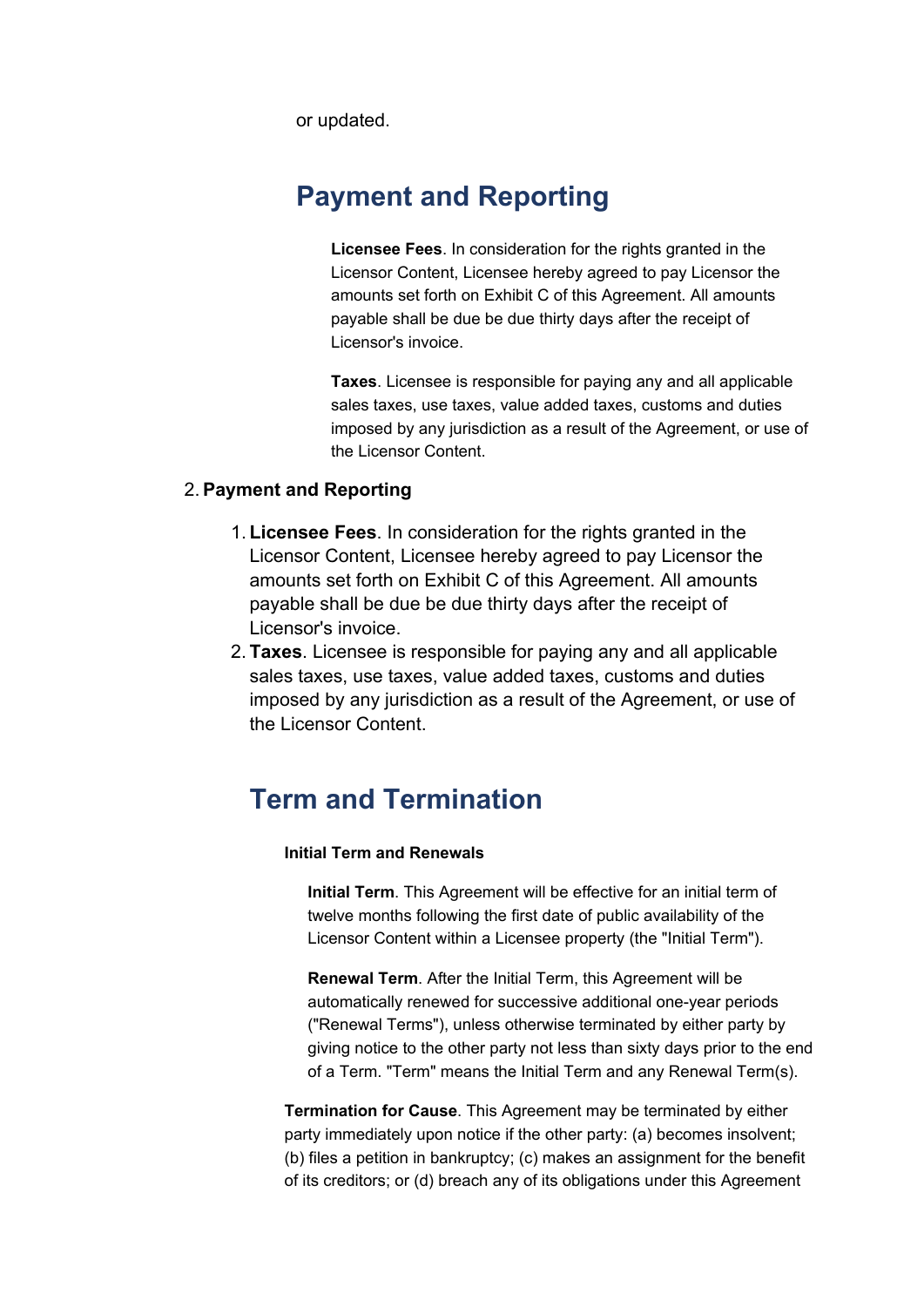in any material respect, which breach is not remedied within thirty days following written notice to such party.

**Effect of Termination**. Any termination shall be without any liability or obligation of the terminating party, other than with respect to any breach of this Agreement prior to termination. The provisions relating to property rights and confidentiality shall survive any termination or expiration of this Agreement. All revenue sharing ceases with the termination of this Agreement.

## 3. **Term and Termination**

#### **Initial Term and Renewals**

**Initial Term**. This Agreement will be effective for an initial term of twelve months following the first date of public availability of the Licensor Content within a Licensee property (the "5 Years").

**Renewal Term**. After the Initial Term, this Agreement will be automatically unless otherwise terminated by either party by giving notice to the other party not less than sixty days prior to the end of <sup>a</sup> Term. "Term" means the Initial Term and any Renewal Term(s). renewed for successive additional one-year periods ("each Year"),

## 1. **Initial Term and Renewals**

- 1. **Initial Term**. This Agreement will be effective for an initial term of sixty months following the first date of public availability of the Licensor Content within a Licensee property (the "5 Years ").
- 2. **Renewal Term**. After the Initial Term, this Agreement will be automatically renewed for successive additional one-year periods ("Renewal Terms"), unless otherwise terminated by either party by giving notice to the other party not less than sixty days prior to the end of <sup>a</sup> Term. "Term" means the Initial Term and any Renewal Term(s).
- 2. **Termination for Cause**. This Agreement may be terminated by either party immediately upon notice if the other party: (a) becomes insolvent; (b) files <sup>a</sup> petition in bankruptcy; (c) makes an assignment for the benefit of its creditors; or (d) breach any of its obligations under this Agreement in any material respect, which breach is not remedied within thirty days following written notice to such party.
- 3. **Effect of Termination**. Any termination shall be without any liability or obligation of the terminating party, other than with respect to any breach of this Agreement prior to termination. The provisions relating to property rights and confidentiality shall survive any termination or expiration of this Agreement. All revenue sharing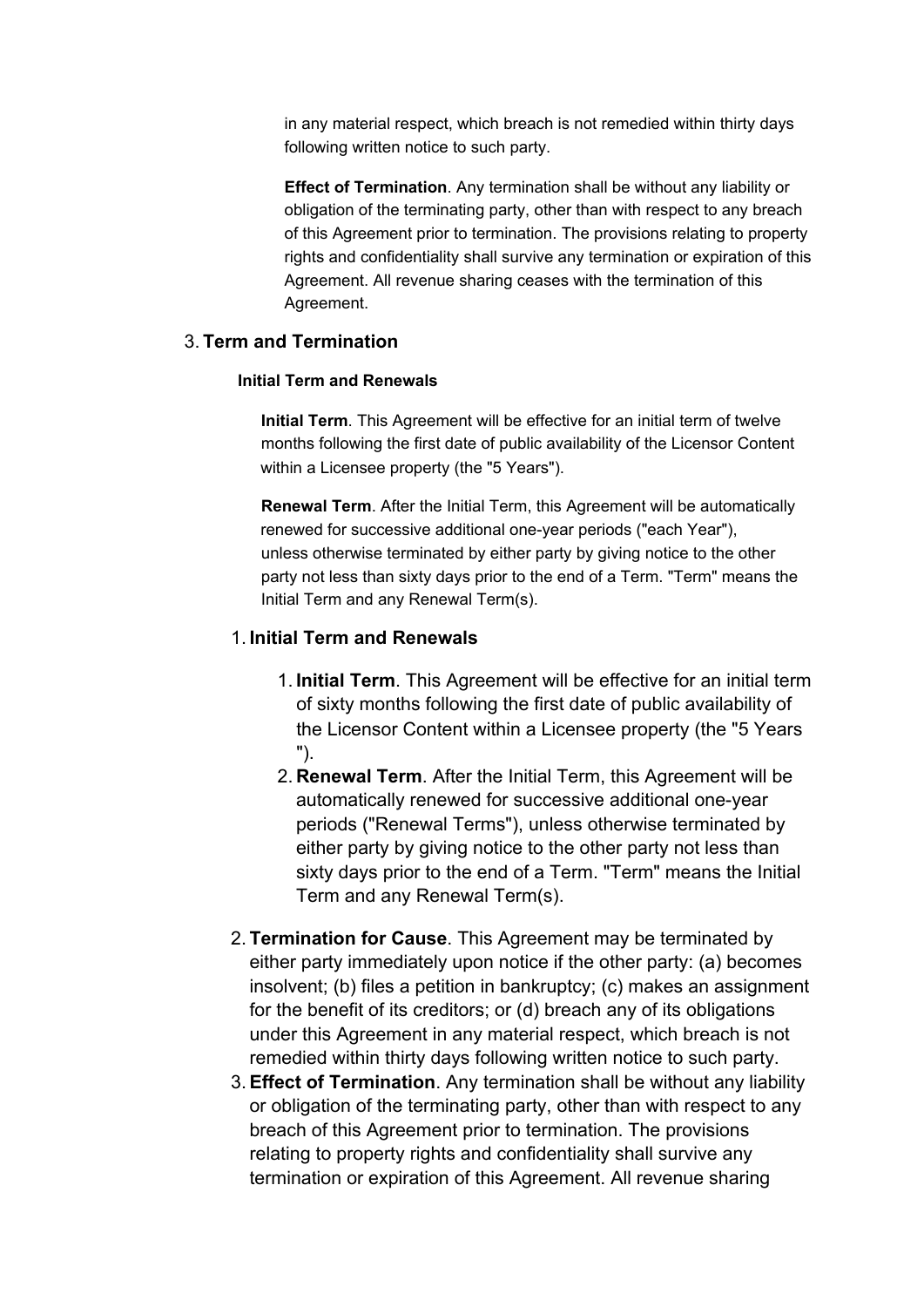ceases with the termination of this Agreement.

## **Representations and Warranties**. Each party represents and warrants to the other party that:

it is duly organized, validly existing and in good standing as <sup>a</sup> corporation or other entity under the laws and regulations of its jurisdiction of incorporation, organization or chartering;

it has the full right, power and authority to enter into this Agreement, to grant the rights and licenses granted hereunder and to perform its obligations hereunder;

the execution of this Agreement by its representative whose signature is set forth at the end hereof has been duly authorized by all necessary corporate action of the party; and

when executed and delivered by such party, this Agreement will constitute the legal, valid and binding obligation of such party, enforceable against such party.

- 4. **Representations and Warranties**. Each party represents and warrants to the other party that:
	- 1. it is duly organized, validly existing and in good standing as <sup>a</sup> corporation or other entity under the laws and regulations of its jurisdiction of incorporation, organization or chartering;
	- 2. it has the full right, power and authority to enter into this Agreement, to grant the rights and licenses granted hereunder and to perform its obligations hereunder;
	- 3. the execution of this Agreement by its representative whose signature is set forth at the end hereof has been duly authorized by all necessary corporate action of the party; and
	- 4. when executed and delivered by such party, this Agreement will constitute the legal, valid and binding obligation of such party, enforceable against such party.

# **Confidentiality**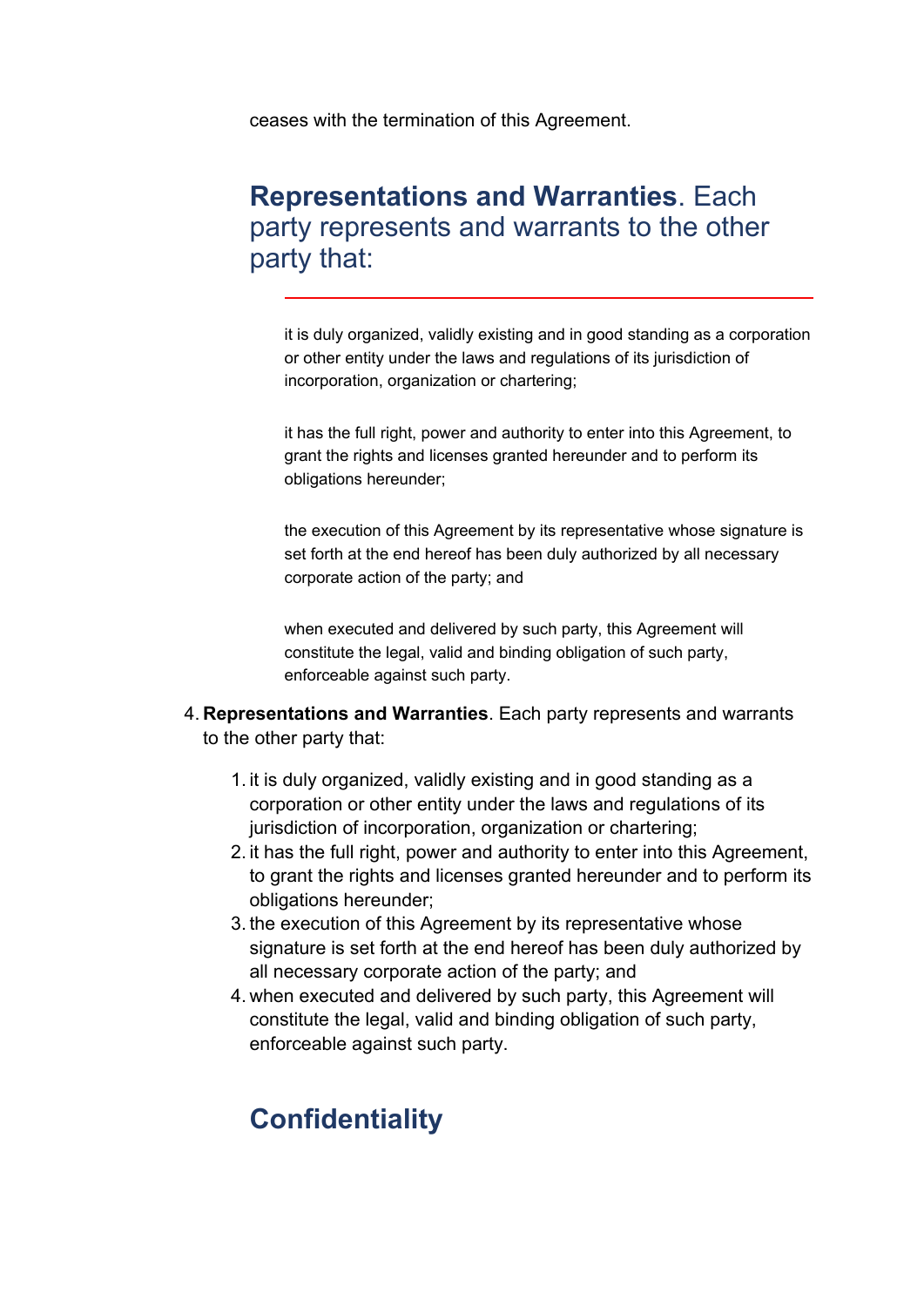**Confidential Information**. The parties acknowledge that each of them may have access to confidential and proprietary information, which relates to the other party's business (the "Confidential Information"). Such information shall be identified as confidential at the time of disclosure. Each party agrees to preserve and protect the confidentiality of the Confidential Information and not to disclose or use any applicable Confidential Information without the prior written consent of the other party.

**Non-Confidential Information**. Any party may disclose to any other party or use any information which is:

already publicly known;

discovered or created independently of any involvement with such party;

otherwise learned through legitimate means other than from such party; or

independently created by the receiving party without reference to the other party's confidential information.

Moreover, any party may disclose any Confidential Information to such party's agents, attorneys and other representatives or any court or competent jurisdiction or any other party empowered hereunder as reasonably required to resolve any dispute between the parties hereto. Both parties agree all aspects of this contract are confidential and shall not be disclosed to any third party.

## 5. **Confidentiality**

1. **Confidential Information**. The parties acknowledge that each of them may have access to confidential and proprietary information, which relates to the other party's business (the "Confidential Information"). Such information shall be identified as confidential at the time of disclosure. Each party agrees to preserve and protect the confidentiality of the Confidential Information and not to disclose or use any applicable Confidential Information without the prior written consent of the other party.

**Non-Confidential Information**. Any party may disclose to any other party or use any information which is:

already publicly known;

discovered or created independently of any involvement with such party;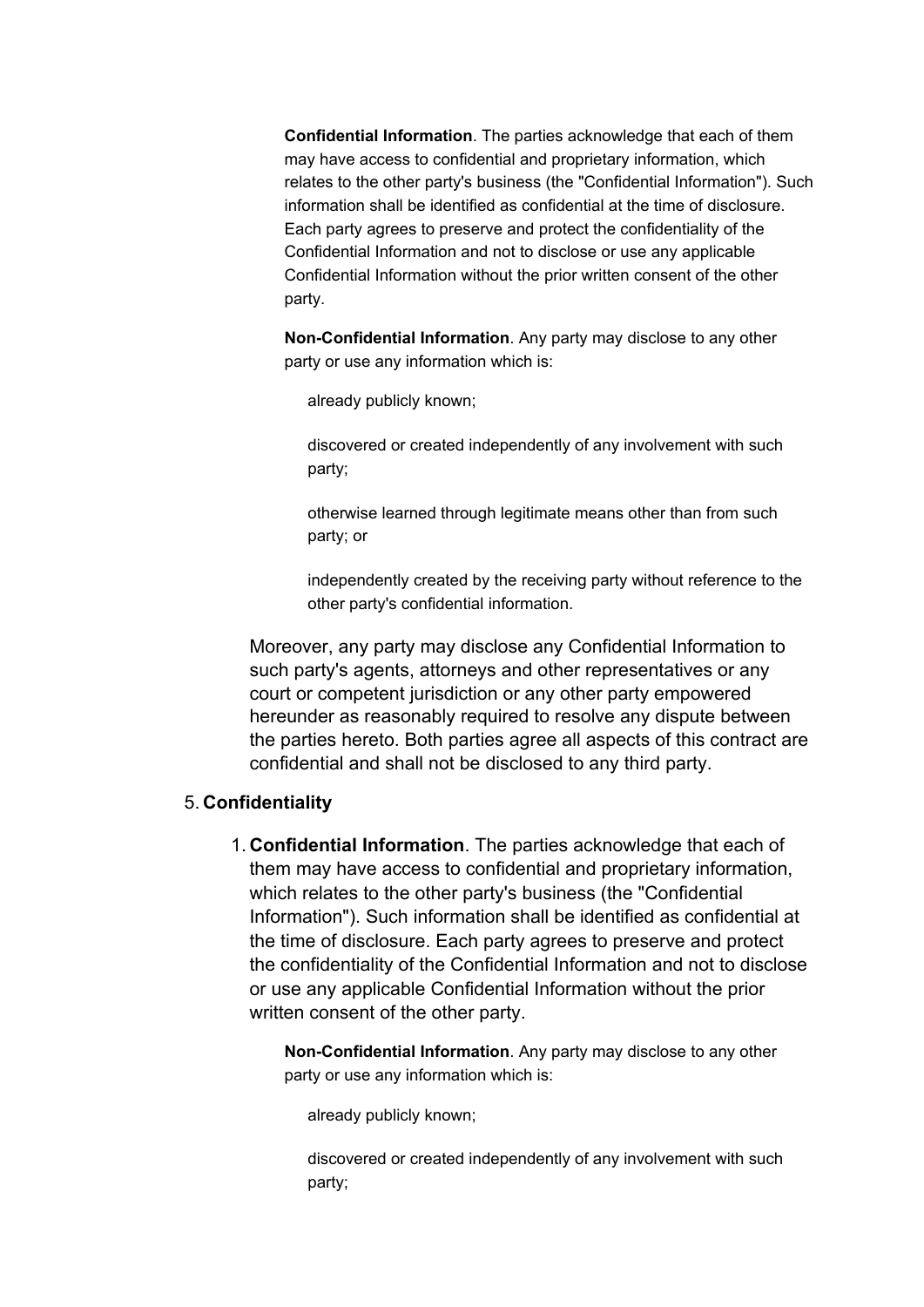otherwise learned through legitimate means other than from such party; or

independently created by the receiving party without reference to the other party's confidential information.

Moreover, any party may disclose any Confidential Information to such party's agents, attorneys and other representatives or any court or competent jurisdiction or any other party empowered hereunder as reasonably required to resolve any dispute between the parties hereto. Both parties agree all aspects of this contract are confidential and shall not be disclosed to any third party.

- 2. **Non-Confidential Information**. Any party may disclose to any other party or use any information which is:
	- 1. already publicly known;
	- 2. discovered or created independently of any involvement with such party;
	- 3. otherwise learned through legitimate means other than from such party; or

independently created by the receiving party without reference to the other party's confidential information.

Moreover, any party may disclose any Confidential Information to such party's agents, attorneys and other representatives or any court or competent jurisdiction or any other party empowered hereunder as reasonably required to resolve any dispute between the parties hereto. Both parties agree all aspects of this contract are confidential and shall not be disclosed to any third party.

- 4. independently created by the receiving party without reference to the other party's confidential information.
- 6. **Public Announcements**. The parties will cooperate to create any and all appropriate public announcements relating to the relationship set forth in this Agreement. Neither party shall make any public announcement regarding the existence or content of this Agreement without the other party's prior written approval and consent, which consent shall not be unreasonably withheld.

## **Certain Obligations of the Parties**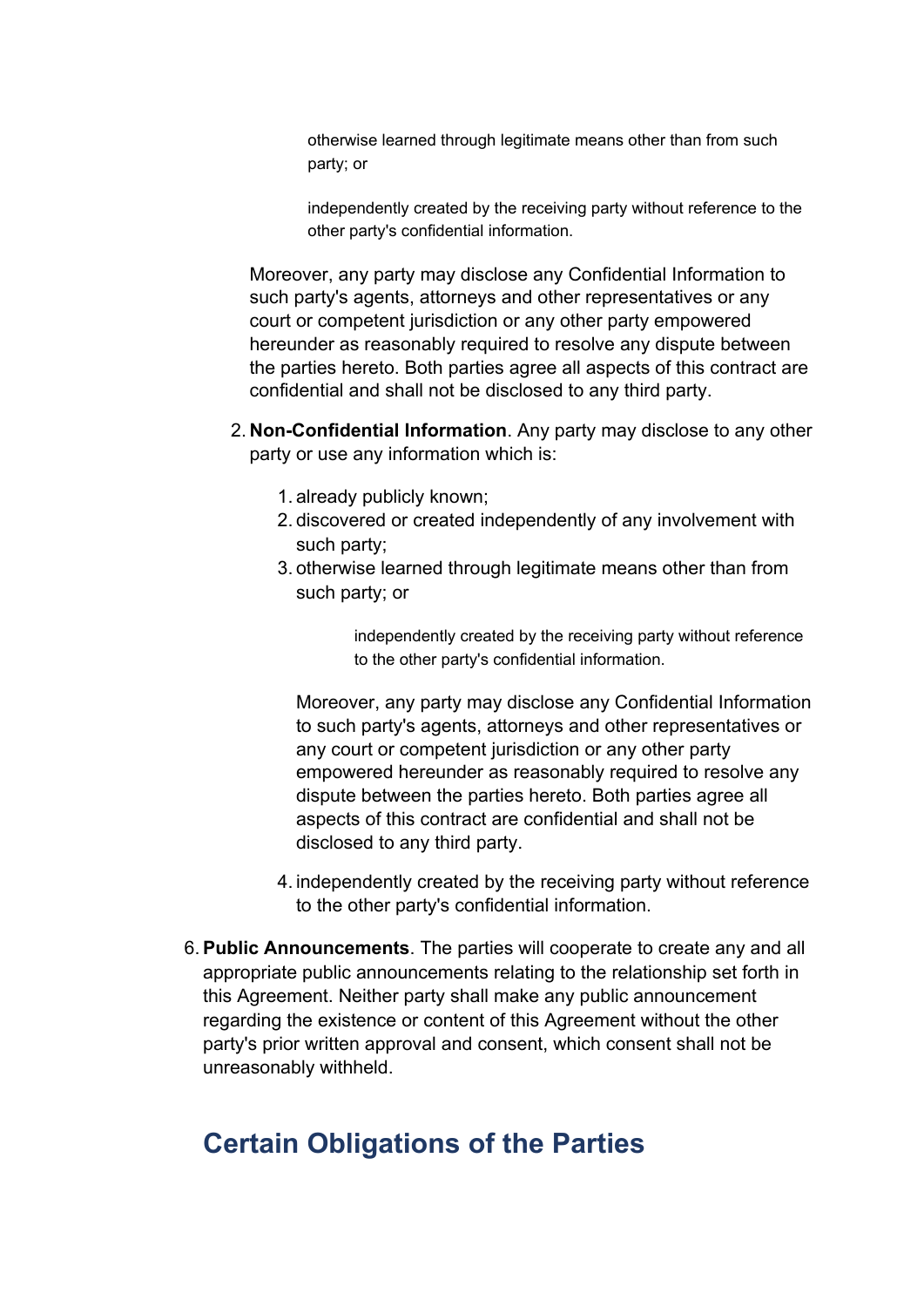**Licensee Obligations**. The Licensee:

agrees to comply with all legal requirements in connection with the use of the Licensor Content;

agrees that all rights in and to any of the Licensor Content not expressly licensed are reserved to Licensor;

agrees not to sublicense, assign, transfer, pledge, offer as security, or otherwise encumber the Licensor Content or any of the rights granted in this Agreement in any way other than as expressly provided in the Agreement;

agrees not to use any of the Licensor Content in any manner or for any purpose in violation of the terms of this Agreement;

acknowledges and agrees that it shall not at any time during the Term or thereafter (i) challenge the title or any other rights of Licensor or its licensors in or to the Licensor Content or any parts or derivatives or any variations, (ii) contest the validity of the copyrights or other proprietary interests in and to the Licensor Content or (iii) claim any right, title or interest in or to the Licensor Content or any parts or derivatives or variations; and

agrees to use its best efforts to cause sublicensees to comply with the terms of this section.

#### **Licensor Obligations**. The Licensor:

will provide reasonable on-going assistance to Licensee with regard to technical, administrative and service-oriented issues relating to the utilization, encoding, transmission and maintenance of the Licensor Content, as Licensee may reasonably request. Licensor will use its best efforts to ensure that the Licensor Content is timely, accurate, comprehensive and updated regularly as set forth in this Agreement.

### 7. **Certain Obligations of the Parties**

**Licensee Obligations**. The Licensee:

agrees to comply with all legal requirements in connection with the use of the Licensor Content;

agrees that all rights in and to any of the Licensor Content not expressly licensed are reserved to Licensor;

agrees not to sublicense, assign, transfer, pledge, offer as security, or otherwise encumber the Licensor Content or any of the rights granted in this Agreement in any way other than as expressly provided in the Agreement;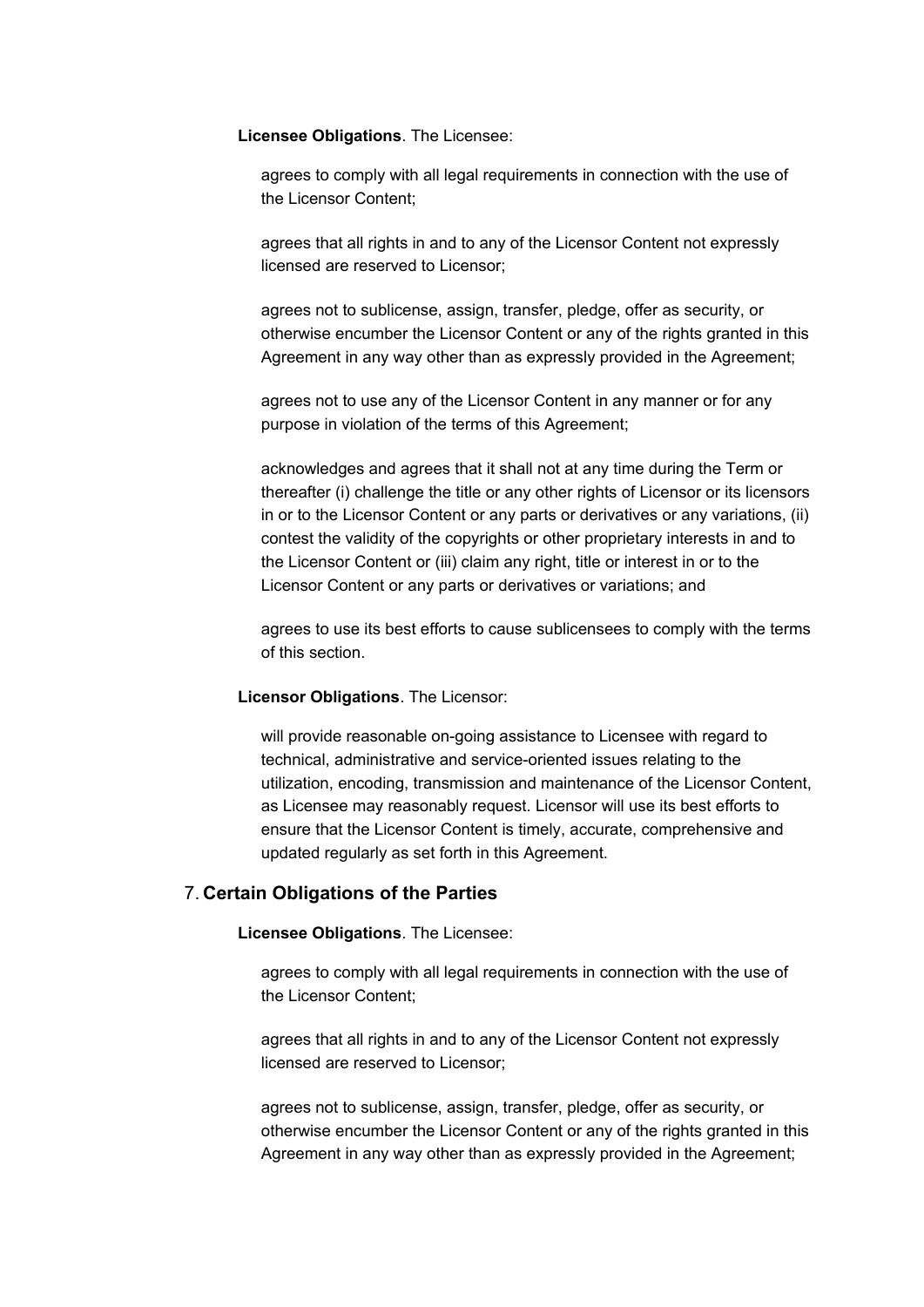agrees not to use any of the Licensor Content in any manner or for any purpose in violation of the terms of this Agreement;

acknowledges and agrees that it shall not at any time during the Term or thereafter (i) challenge the title or any other rights of Licensor or its licensors in or to the Licensor Content or any parts or derivatives or any variations, (ii) contest the validity of the copyrights or other proprietary interests in and to the Licensor Content or (iii) claim any right, title or interest in or to the Licensor Content or any parts or derivatives or variations; and

agrees to use its best efforts to cause sublicensees to comply with the terms of this section.

### 1. **Licensee Obligations**. The Licensee:

- 1. agrees to comply with all legal requirements in connection with the use of the Licensor Content;
- 2. agrees that all rights in and to any of the Licensor Content not expressly licensed are reserved to Licensor;
- 3. agrees not to sublicense, assign, transfer, pledge, offer as security, or otherwise encumber the Licensor Content or any of the rights granted in this Agreement in any way other than as expressly provided in the Agreement;
- 4. agrees not to use any of the Licensor Content in any manner or for any purpose in violation of the terms of this Agreement;
- 5. acknowledges and agrees that it shall not at any time during the Term or thereafter (i) challenge the title or any other rights of Licensor or its licensors in or to the Licensor Content or any parts or derivatives or any variations, (ii) contest the validity of the copyrights or other proprietary interests in and to the Licensor Content or (iii) claim any right, title or interest in or to the Licensor Content or any parts or derivatives or variations; and
- 6. agrees to use its best efforts to cause sublicensees to comply with the terms of this section

**Licensor Obligations**. The Licensor:

will provide reasonable on-going assistance to Licensee with regard to technical, administrative and service-oriented issues relating to the utilization, encoding, transmission and maintenance of the Licensor Content, as Licensee may reasonably request. Licensor will use its best efforts to ensure that the Licensor Content is timely, accurate, comprehensive and updated regularly as set forth in this Agreement.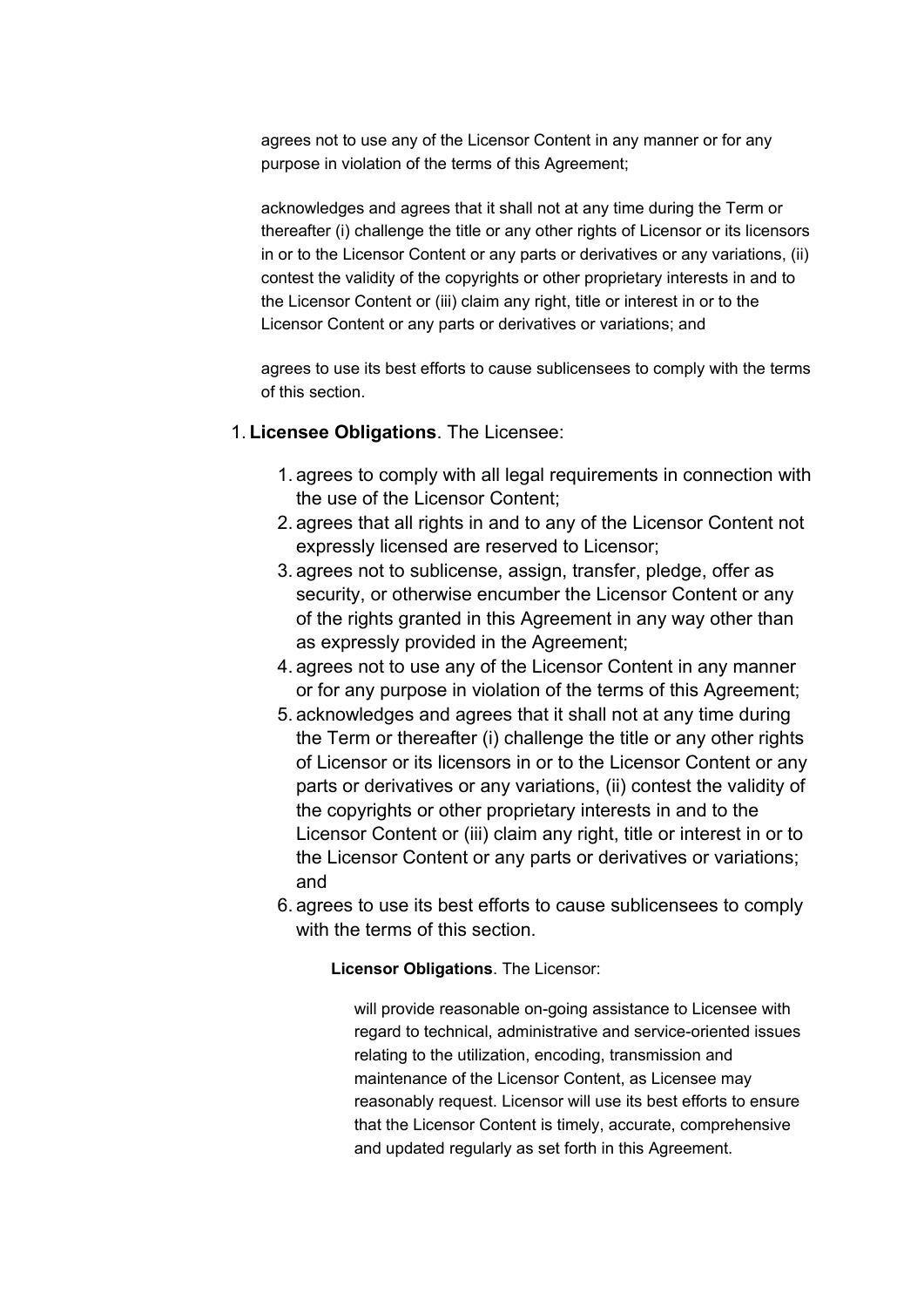- 2. **Licensor Obligations**. The Licensor:
	- 1. will provide reasonable on-going assistance to Licensee with regard to technical, administrative and service-oriented issues relating to the utilization, encoding, transmission and maintenance of the Licensor Content, as Licensee may reasonably request. Licensor will use its best efforts to ensure that the Licensor Content is timely, accurate, comprehensive and updated regularly as set forth in this Agreement.

# **Indemnification**

**Indemnification by Licensor**. Licensor, at its own expense, will indemnify, defend and hold harmless Licensee, and its affiliates and their employees, representatives, agents and affiliates, against any claim, suit, action, or other proceeding brought against Licensee or an affiliate based on or arising from <sup>a</sup> claim that the Licensor Content as delivered to Licensee infringes in any manner any intellectual property right of any third party or contains any material or information that is obscene, defamatory, libelous, slanderous, that violates any person's right of publicity, privacy or personality, or has otherwise resulted in any tort, injury, damage or harm to any person.

**Third Party Claims**. A Party entitled to indemnification for <sup>a</sup> claim shall give the indemnifying party reasonably prompt notice of <sup>a</sup> claim brought by <sup>a</sup> third party.

## 8. **Indemnification**

- 1. **Indemnification by Licensor**. Licensor, at its own expense, will indemnify, defend and hold harmless Licensee, and its affiliates and their employees, representatives, agents and affiliates, against any claim, suit, action, or other proceeding brought against Licensee or an affiliate based on or arising from <sup>a</sup> claim that the Licensor Content as delivered to Licensee infringes in any manner any intellectual property right of any third party or contains any material or information that is obscene, defamatory, libelous, slanderous, that violates any person's right of publicity, privacy or personality, or has otherwise resulted in any tort, injury, damage or harm to any person.
- 2. **Third Party Claims**. A Party entitled to indemnification for <sup>a</sup> claim shall give the indemnifying party reasonably prompt notice of <sup>a</sup> claim brought by <sup>a</sup> third party.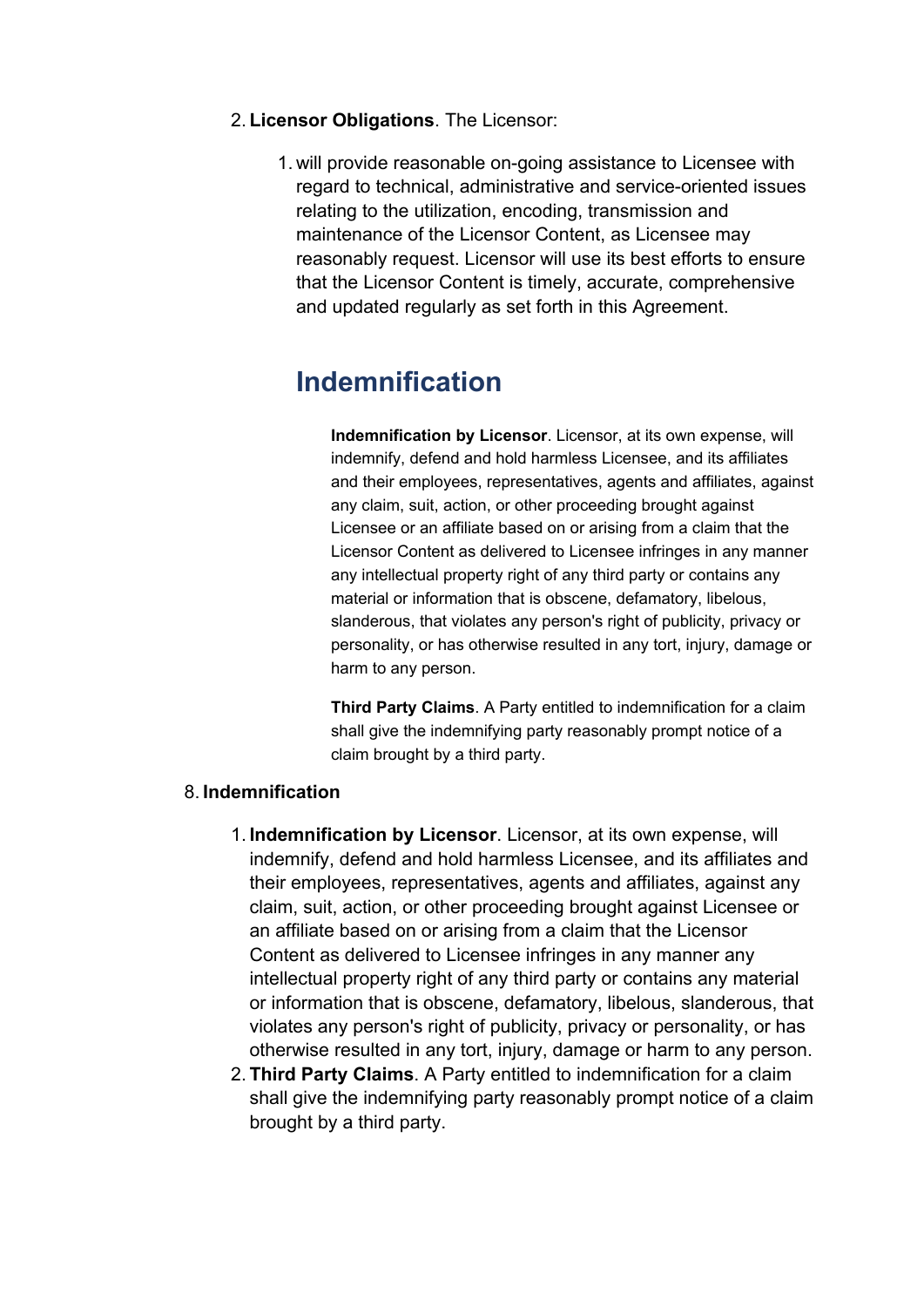9. **Limited Liability**. Except as provided in this agreement, under no circumstances shall licensor, licensee, or any affiliate be liable to another party for indirect, incidental, consequential, special or exemplary damages arising from this agreement, even if that party has been advised of the possibility of such damages, such as, but not limited to, loss of revenue or anticipated profits or lost business.

## **General Provisions**

### **Notices**

**Form of Notice**. All notices, requests, claims, demands and other communications between the parties shall be in writing.

**Method of Notice**. All notices shall be given

by delivery in person

by <sup>a</sup> nationally recognized next day courier service,

by first class, registered or certified mail, postage prepaid,

by facsimile [or

by electronic mail]

[to the addresses as follows / to the address of the party specified in this Agreement or such other address as either party may specify in writing.

Noon Muhammad If to [PARTY A]: Noor Muhammad 87 South Western Terrace, MINSTER, ME12 4BR ,United Kingdom

If to [PARTY B]: Heo Wook, Vice

Yeouido, Yeongdeungpo-gu, Seoul , South Korea

**Receipt of Notice**. All notices shall be effective upon receipt by the party to which notice is given, or on the [fifth (5th)] day following mailing, whichever occurs first.

**Assignment**. The parties may not assign this Agreement or any right or obligation of this agreement, by operation of law or otherwise[ without prior written consent of the party[, which shall not be unreasonably withheld]].

**Governing Law**. This Agreement shall be governed, construed, and enforced in accordance with the laws of Korea Communications Commission , without regard to its conflict of laws rules.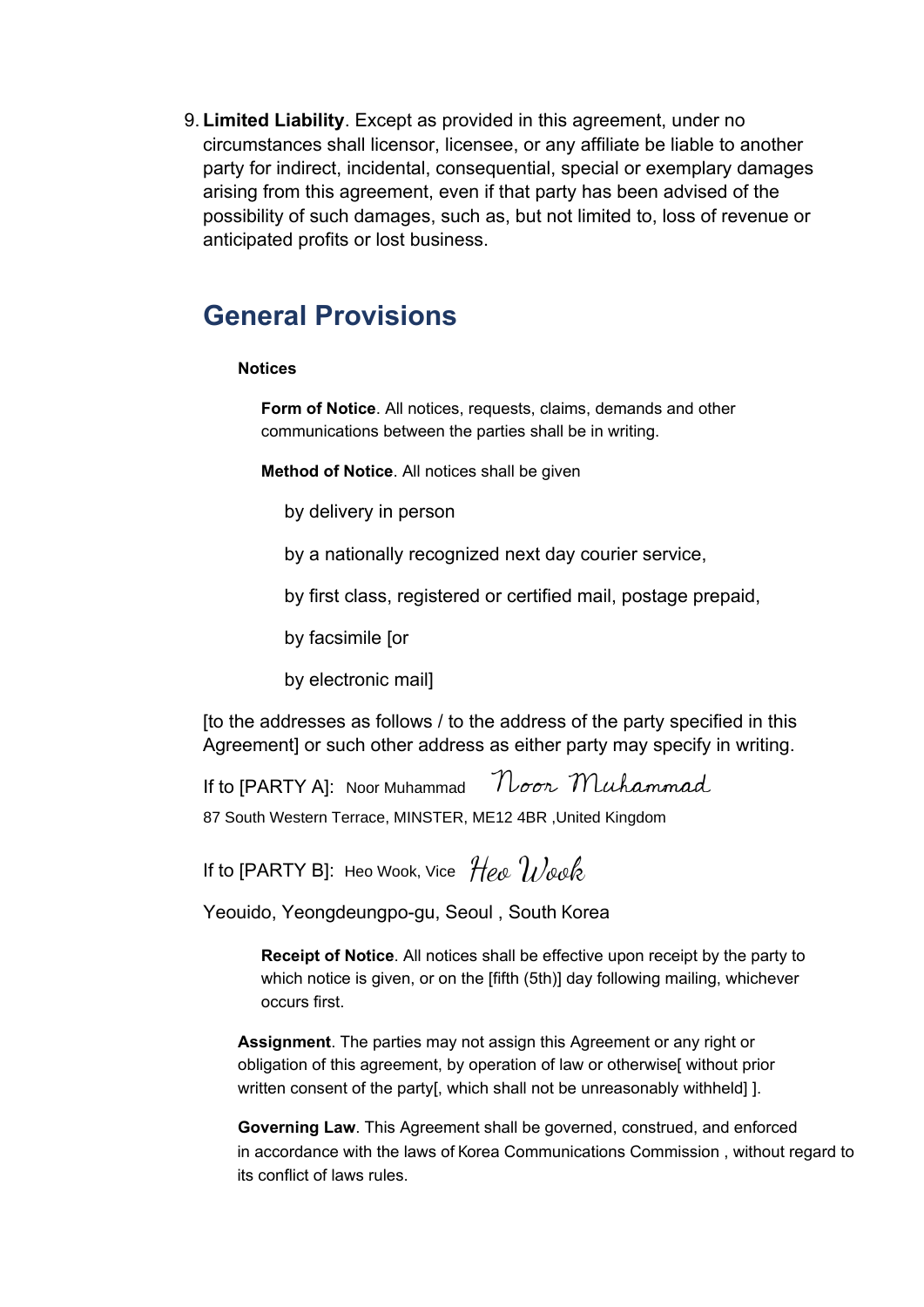**Severability**. A determination that any provision of this Agreement is invalid or unenforceable shall not affect the validity or enforceability of any other provision hereof.

**Headings**. The section headings contained in this Agreement are for reference purposes only and shall not affect in any way the meaning or interpretation of this Agreement.

**Counterparts**. This agreement may be executed in counterparts, each of which will be deemed to be an original, but all of which, taken together, constitute one and the same agreement. [A counterpart may be delivered to or by any party by any means, including by fax [or email]. If <sup>a</sup> party's signature is transmitted by fax [or in <sup>a</sup> PDF file by email], the signature on the counterpart creates <sup>a</sup> valid and binding obligation of the party executing it (or on whose behalf the signature is made) with the same effect as if the fax [or PDF] signature page were an original.]

The Parties have read and understood this Content Licensing Agreement and agree to be bound by its terms.

Noor Muhammad

87 South Western Terrace, MINSTER, ME12 4BR ,United Kingdom

Date: 2016/08/24

Heo Wook, Vice

Yeouido, Yeongdeungpo-gu, Seoul , South Korea

Date: 2016/08/24

#### 10. **General Provisions**

#### **Notices**

**Form of Notice**. All notices, requests, claims, demands and other communications between the parties shall be in writing.

**Method of Notice**. All notices shall be given

by delivery in person

by <sup>a</sup> nationally recognized next day courier service,

by first class, registered or certified mail, postage prepaid,

by facsimile [or

by electronic mail]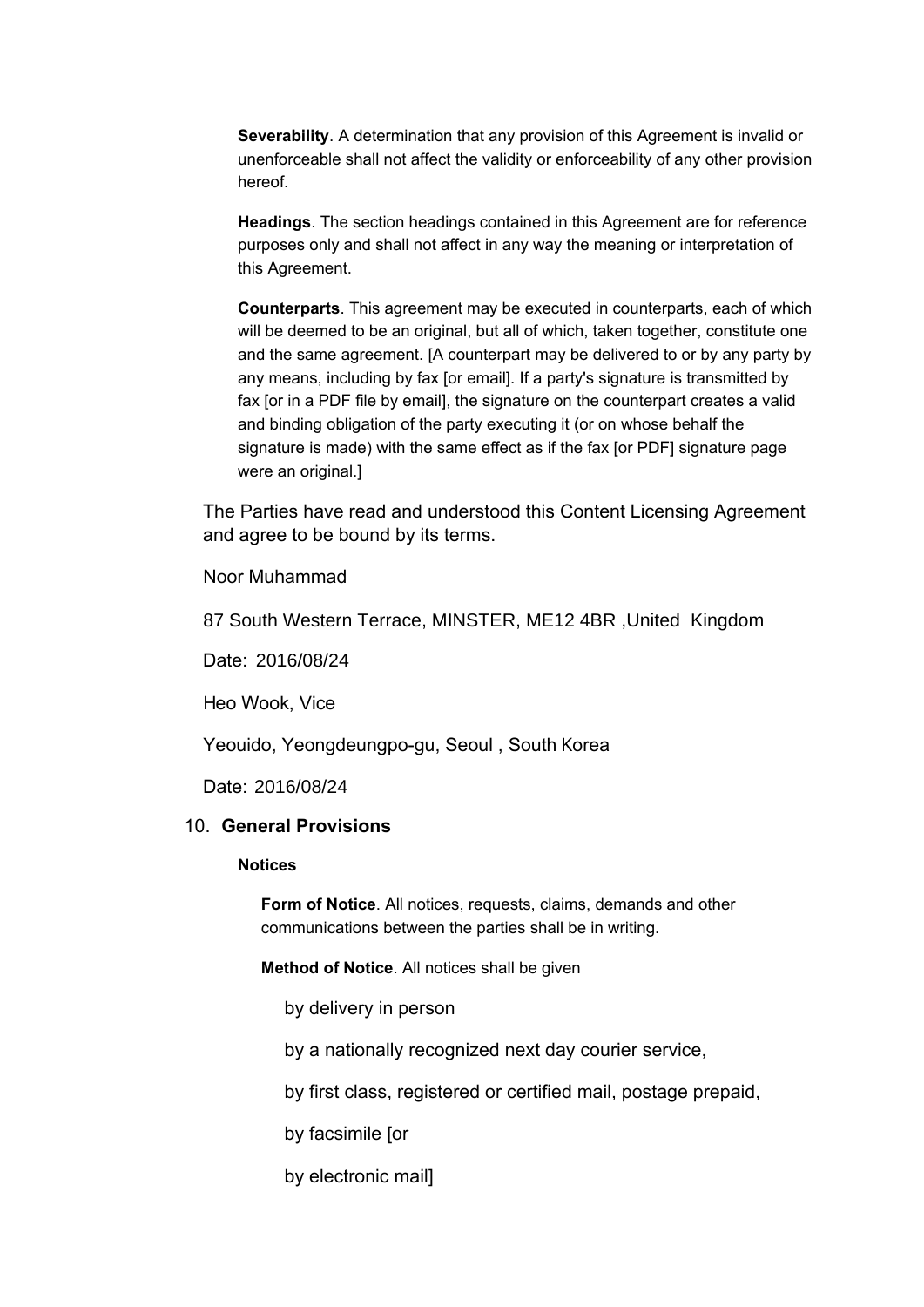[to the addresses as follows / to the address of the party specified in this Agreement] or such other address as either party may specify in writing.

If to [PARTY A]: Noor Muhammad

87 South Western Terrace, MINSTER, ME12 4BR ,United Kingdom

If to [PARTY B]: Heo Wook, Vice

Yeouido, Yeongdeungpo-gu, Seoul , South Korea

**Receipt of Notice**. All notices shall be effective upon receipt by the party to which notice is given, or on the [fifth (5th)] day following mailing, whichever occurs first.

## 1. **Notices**

1. **Form of Notice**. All notices, requests, claims, demands and other communications between the parties shall be in writing.

**Method of Notice**. All notices shall be given

by delivery in person

by <sup>a</sup> nationally recognized next day courier service,

by first class, registered or certified mail, postage prepaid,

by facsimile [or

by electronic mail]

[to the addresses as follows / to the address of the party party may specify in writing. specified in this Agreement] or such other address as either

If to [PARTY A]: Noor Muhammad

87 South Western Terrace, MINSTER, ME12 4BR ,United Kingdom

If to [PARTY B]: Heo Wook, Vice

Yeouido, Yeongdeungpo-gu, Seoul , South Korea

### 2. **Method of Notice**. All notices shall be given

- 3. by delivery in person
- 4. by <sup>a</sup> nationally recognized next day courier service,
- 5. by first class, registered or certified mail, postage prepaid,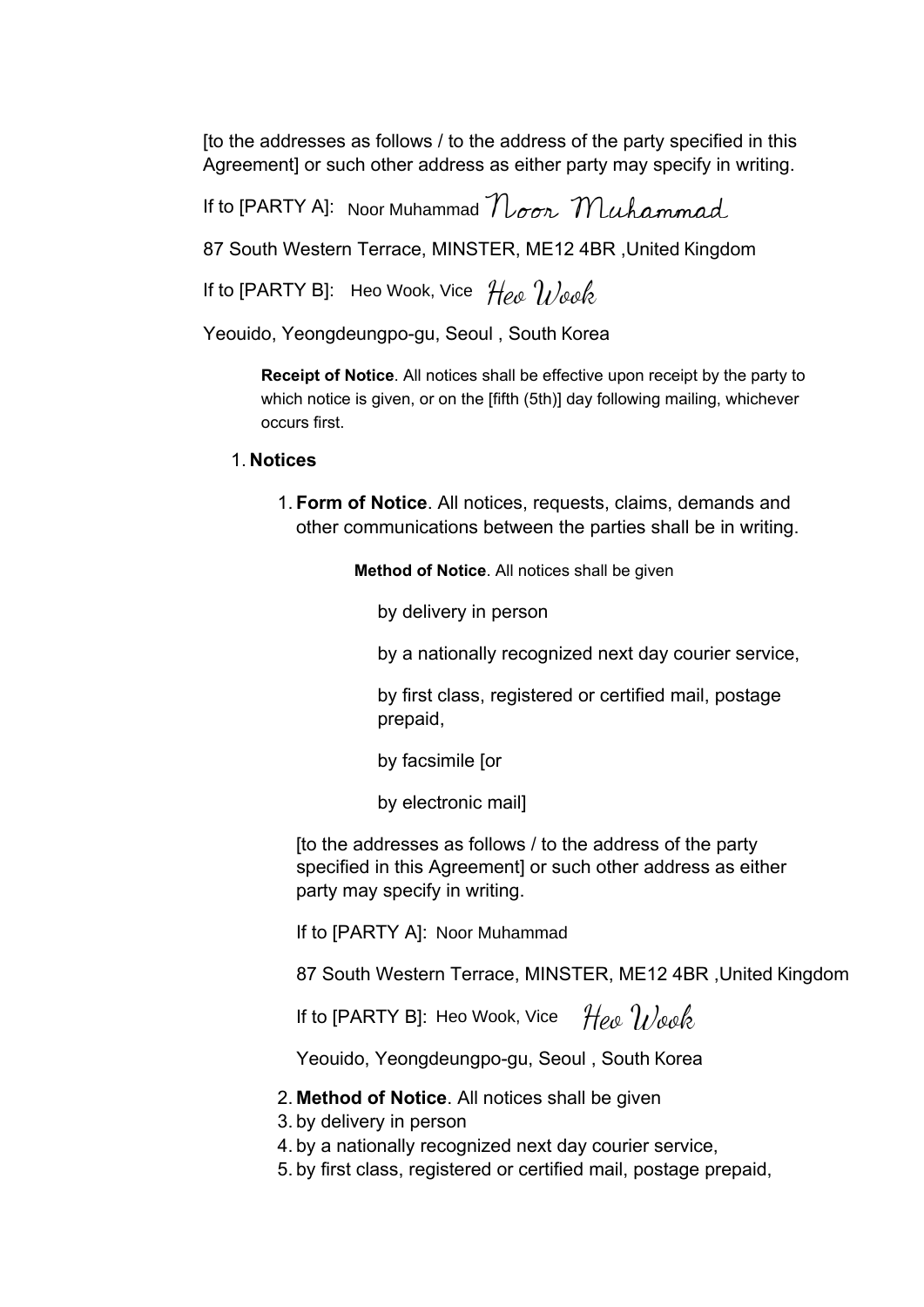6. by facsimile [or

by electronic mail]

[to the addresses as follows / to the address of the party specified in this Agreement] or such other address as either party may specify in writing.

If to [PARTY A]: Noor Muhammad

87 South Western Terrace, MINSTER, ME12 4BR ,United Kingdom

If to [PARTY B]: Heo Wook, Vice

Yeouido, Yeongdeungpo-gu, Seoul , South Korea

- 7. by electronic mail]
- 1. **Receipt of Notice**. All notices shall be effective upon receipt by the party to which notice is given, or on the [fifth (5th)] day following mailing, whichever occurs first.
- 2. **Assignment**. The parties may not assign this Agreement or any right or obligation of this agreement, by operation of law or otherwise[ without prior written consent of the party[, which shall not be unreasonably withheld] ].
- 3. **Governing Law**. This Agreement shall be governed, construed, and enforced in accordance with the laws of [GOVERNING LAW STATE], without regard to its conflict of laws rules.
- 4. **Severability**. A determination that any provision of this Agreement is invalid or unenforceable shall not affect the validity or enforceability of any other provision hereof.
- 5. **Headings**. The section headings contained in this Agreement are for reference purposes only and shall not affect in any way the meaning or interpretation of this Agreement.

**Counterparts**. This agreement may be executed in counterparts, each of which will be deemed to be an original, but all of which, taken together, constitute one and the same agreement. [A counterpart may be delivered to or by any party by any means, including by fax [or email]. If <sup>a</sup> party's signature is transmitted by fax [or in <sup>a</sup> PDF file by email], the signature on the counterpart creates <sup>a</sup> valid and binding obligation of the party executing it (or on whose behalf the signature is made) with the same effect as if the fax [or PDF] signature page were an original.]

The Parties have read and understood this Content Licensing Agreement and agree to be bound by its terms.